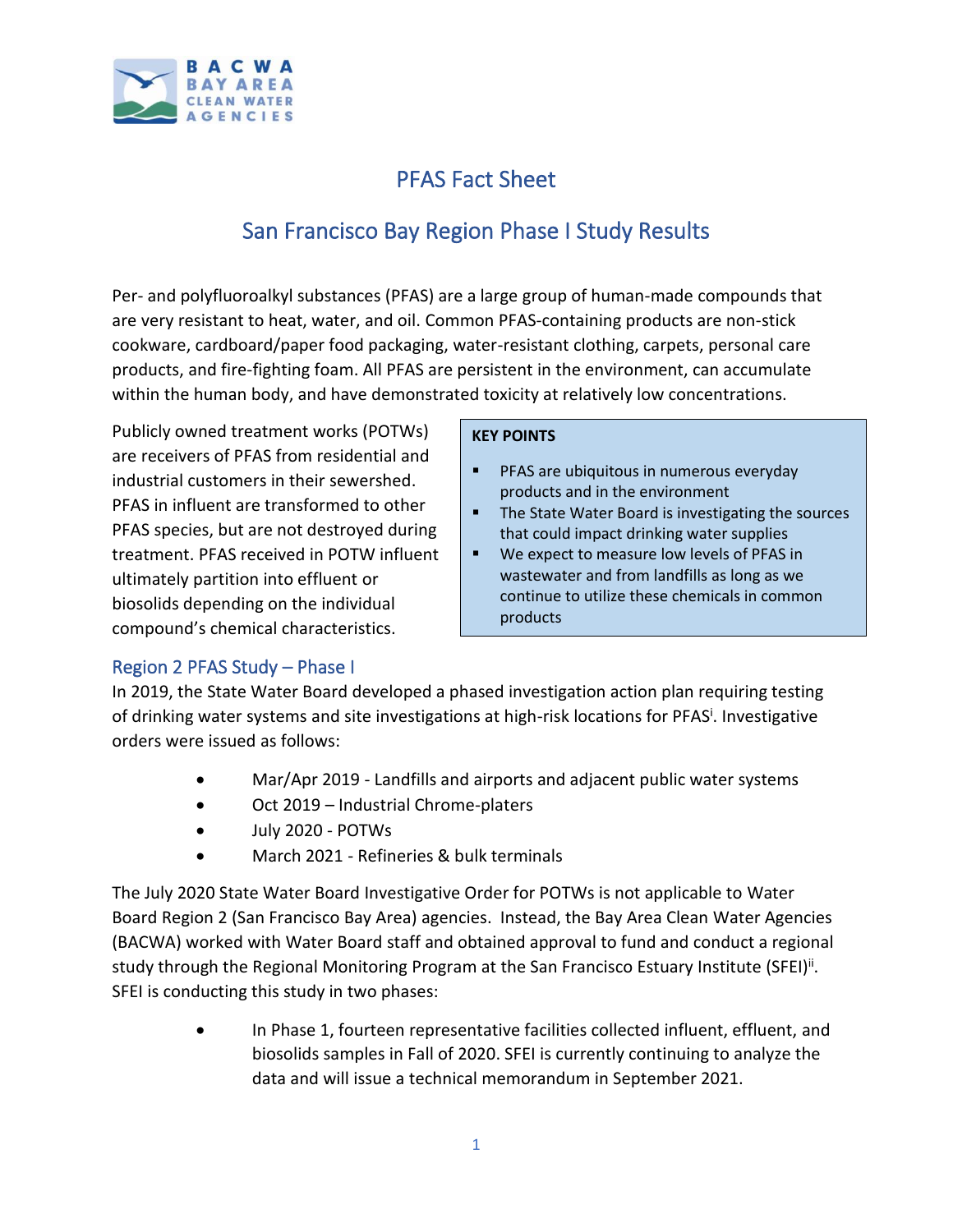

• Phase 2 will be conducted in Fall 2021 and will be designed based on recommendations from Phase 1 technical memorandum.

The facilities participating in Phase 1 were selected based on their size, location, level of industry in their service area, treatment technology, and whether they had participated in previous SFEI PFAS studies, so that trends in individual PFAS compounds could be tracked over time. While the Water Board's Investigative Orders required 31 individual PFAS analytes to be measured, the SFEI study is looking at 40 individual analytes, as well as performing a total oxidizable precursor (TOP) analysis on influent and biosolid samples. The TOP analysis involves oxidizing the sample to convert PFAS to their terminal transformation products, then measuring those products. The advantage of the TOP analysis is that it gives a better estimate of the total PFAS in a sample, and not just the individual analytes that are being targeted by a specific analytical method.

## Phase I Results

In the Phase I data, total PFAS levels were generally comparable across all agencies treating municipal wastewater, although the levels of individual compounds differed. This result confirms that using a representative selection of POTWs is an appropriate strategy for this investigation.

In recent years new PFAS compounds, such as GenX and ADONA, have been introduced to replace other compounds, such as perfluorooctane sulfonic acid (PFOS) and perfluorooctanoic acid (PFOA), that have been phased out in the United States. Some of these shorter chain replacement chemicals have been detected and others have not.

#### **KEY POINTS**

- Levels detected in wastewater effluent and biosolids from Bay Area agencies are lower than in other household products
- We are supporting research to understand if even these very, very low levels in land-applied biosolids could impact plants
- Maximum concentrations of individual PFAS in effluent are well below DDW drinking water response levels
- We can reduce PFAS in the environment by utilizing products that are PFAS-free

The median sum of the analytes as well as the results of the TOP analysis across all participating agencies are presented in Figures 1 and 2 below. There is a significant presence of non-targeted PFAS precursors in influent and biosolids. As expected based on data collected in other regions, the sum of effluent PFAS concentrations are higher than influent concentrations. This is not because POTWs are adding, making, or concentrating PFAS, but because of the transformation of precursors during biological treatment. These results highlight the need to consider PFAS as a class rather than as a sum of individual compounds, since there are more PFAS than are being measured by individual analytical methods, and the specific compounds are changing over time as industries shift to different PFAS mixtures.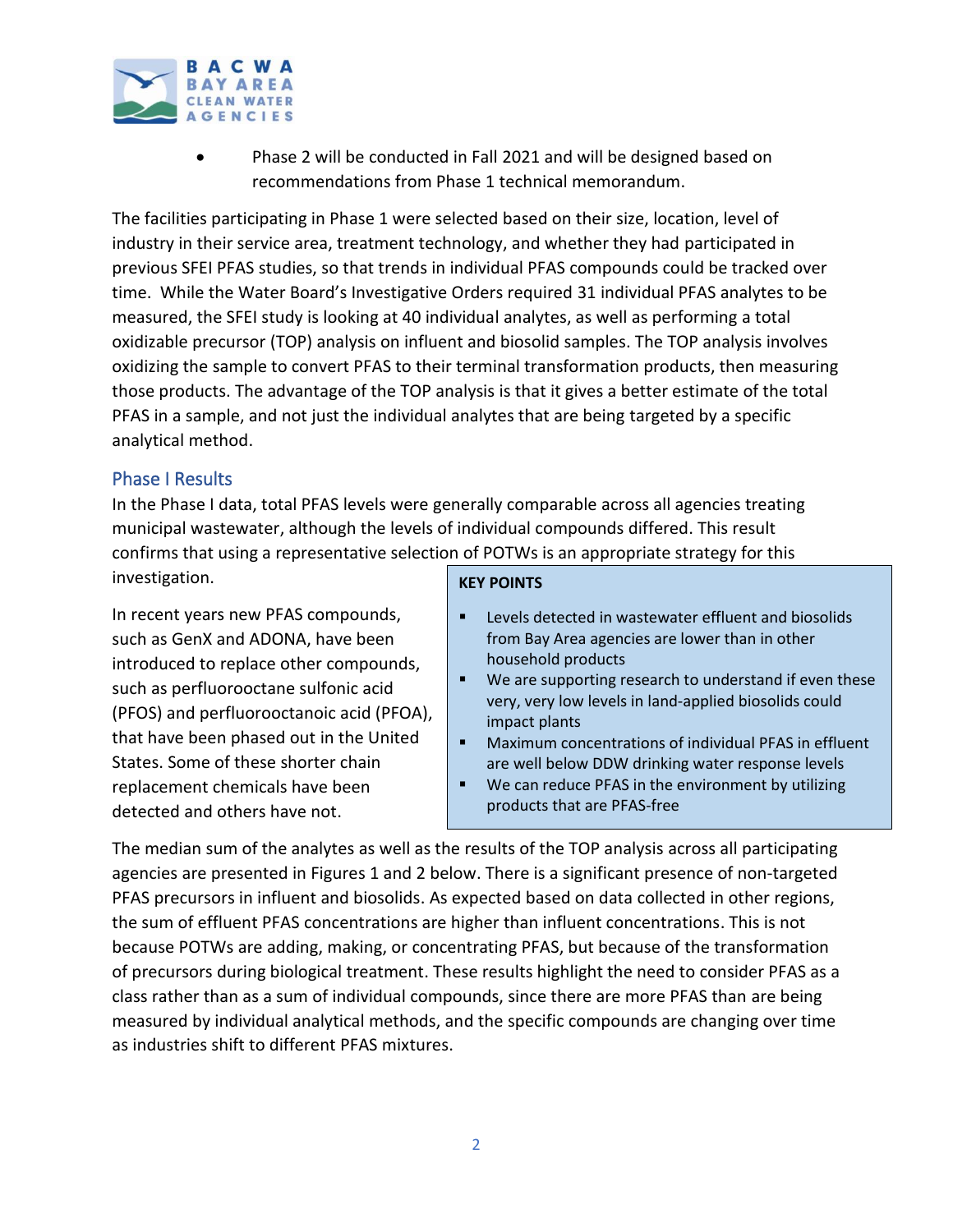



*Figure 1: Median biosolids concentrations (ng/g) as measured as the sum of individual analytes, as well as total oxidizable precursors (TOP) shown with typical concentrations found in other sources.*



*Figure 2: Median influent and effluent concentrations (ng/l) or parts per trillion as measured as the sum of individual analytes, as well as total oxidizable precursors (TOP), which was only performed on influent samples*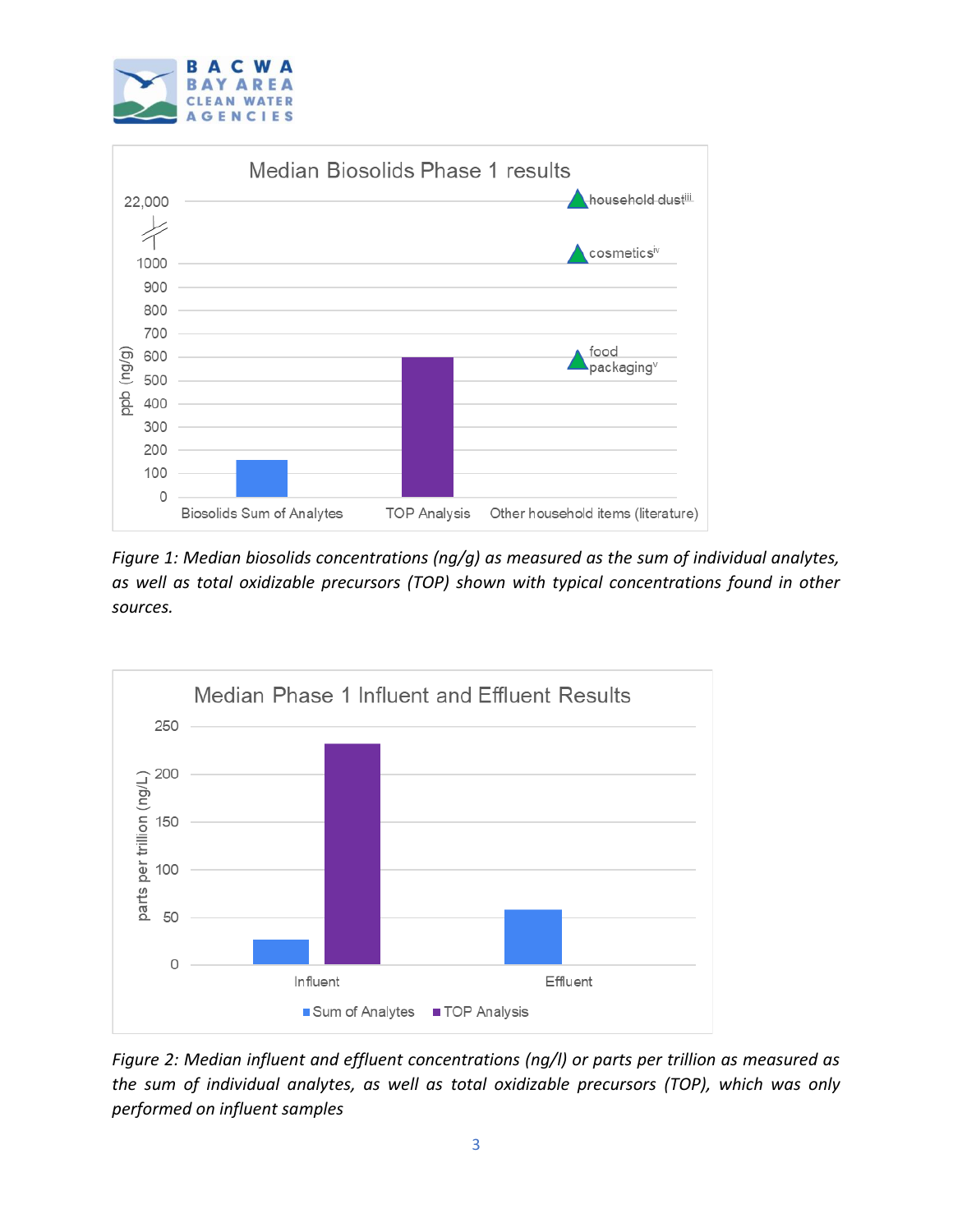

# What does it mean?

### *Levels of PFAS in Biosolids*

Biosolids concentrations, while detectable, are lower than concentrations in common consumer products and in household dust. Levels in some of these other matrices are listed below, although a true apples-to-apples comparison isn't possible since different studies look at different individual PFAS analytes.

- Median sum of analytes in biosolids =  $178$  ng/g
- Median TOP analysis in biosolids = 594 ng/g
- *Average sum of analytes in household dust = 22,000 ng/giii*
- *Median sum of analytes in cosmetics = 1,050 ng/giv*
- *Median sum of analytes in takeout food packaging > 580 ng/g<sup>v</sup>*

The Bay Area Biosolids Coalition (BABC), a project of Special Benefit of BACWA, is currently sponsoring research through UC Davis to investigate plant uptake rates of PFAS from fields amended with biosolids. This study will add to the existing body of research investigating if there is a health concern related to these levels of PFAS in biosolids. This study is unique in that it will include fields that are amended with food waste compost in addition to control fields that have not received any amendment.

## *Levels of PFOA, PFOS, and PFBS in Effluent*

Most PFAS compound do not have a regulatory threshold. PFOS and PFOA are two types of PFAS that are no longer manufactured in the US although they still are measured in the environment, and have been found in the blood of nearly all people tested in several national surveys. The State Water Board's Division of Drinking Water (DDW) has set notification and response levels for PFOA, PFOS, and perfluorobutane sulfonic acid (PFBS). A response level is the level at which DDW recommends removal of a drinking water source from service. Although no major Bay Area POTW's effluent contributes to a drinking water supply, the median maximum levels of these compounds were compared to the drinking water response levels to provide context (Table 1). Maximum levels in effluent are below drinking water response levels.